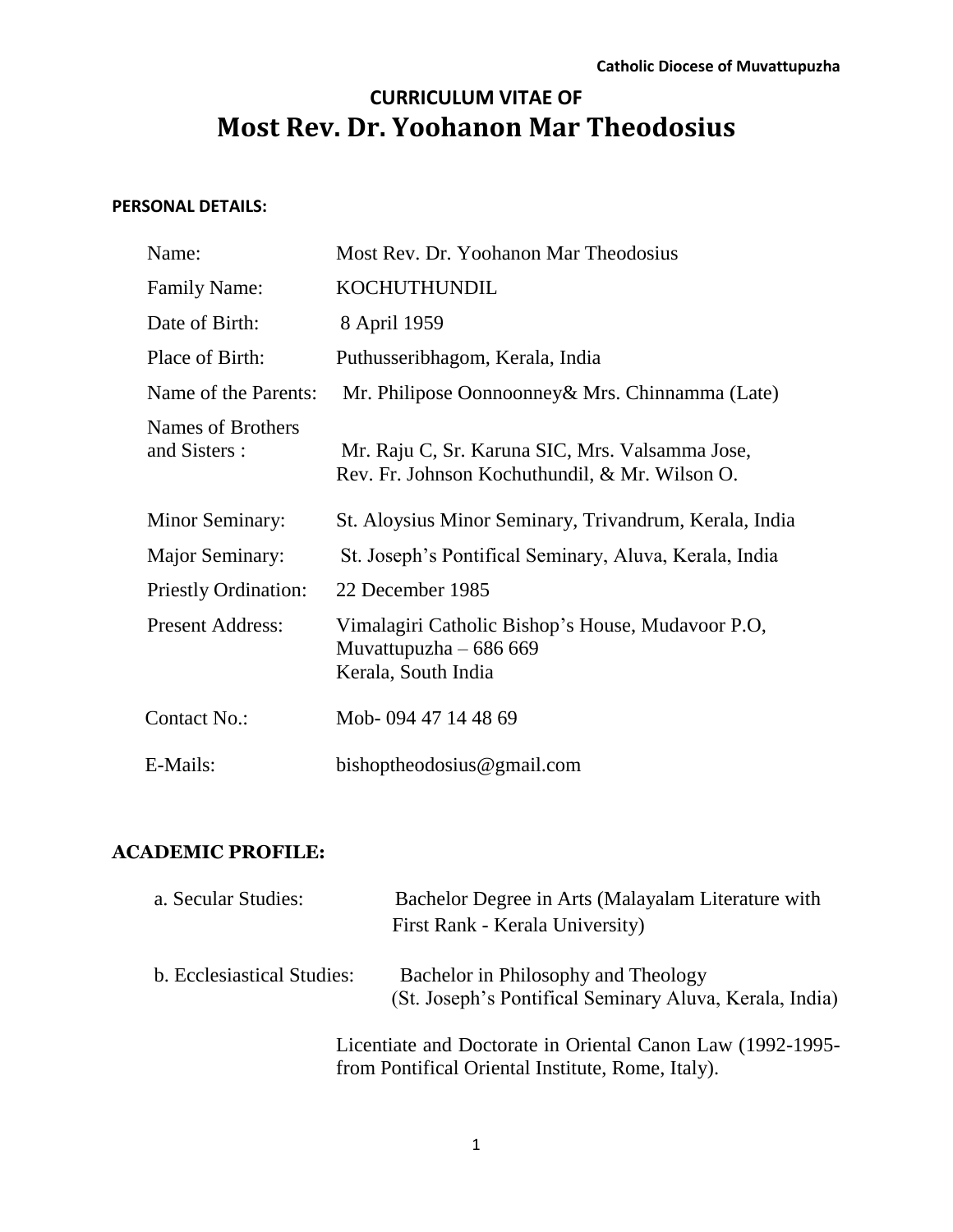Diploma in Priestly Formation (2013 July- from Sophia,Thailand)

#### **LANGUAGE PROFICIENCY:**

Malayalam (*Mother Tongue*), Hindi

English, Italian, German

Latin, Sanskrit (working knowledge)

#### **COMPUTER KNOWLEDGE:**

Basic and Fundamental

#### **MINISTRIES:**

#### **A. PARISHES:**

#### **From 1985 to 2006**:

Valliaruappankavu, Ottakompu, Malamukal, Chemboor, Aruvattukonam, Vattaprampu, Chanaikonam, Kadampra, Annakuzhy,Mannamkonam, Attingal,Poozhanadu, Barton Hill, Kattuvila, Monvila, Pallipuram, Kazhakkoottam

#### **From 2007 to 2010:**

Rector of St. Mary Queen of Peace Basilica(First Rector), Palayam, Trivandrum, Kerala, India

#### **B. SPECIAL ASSIGNMENTS:**

- **1985-1992**: Secretary to His Grace Late Archbishop Benedict Mar Gregorios, Archbishop of Trivandrum
- **1985-1990**: Notary of the Archdiocesan Marriage Tribunal, Trivandrum.
- **1996-1997:** Judge cum Defender of Bond (Archdiocesan Marriage Tribunal New York,USA)
- **1998-2006:** Rector, St. Aloysius Minor Seminary, Trivandrum, Kerala, India **1998-2010**: Chancellor, Major Archdiocese of Trivandrum,
	- Adjutant Judicial Vicar and Judge, Major Archdiocesan, Tribunal, Trivandrum
	- Secretary to the Pastoral Council, Presbyteral Council and to the Eparchial Council of the Major Archdiocese of Trivandrum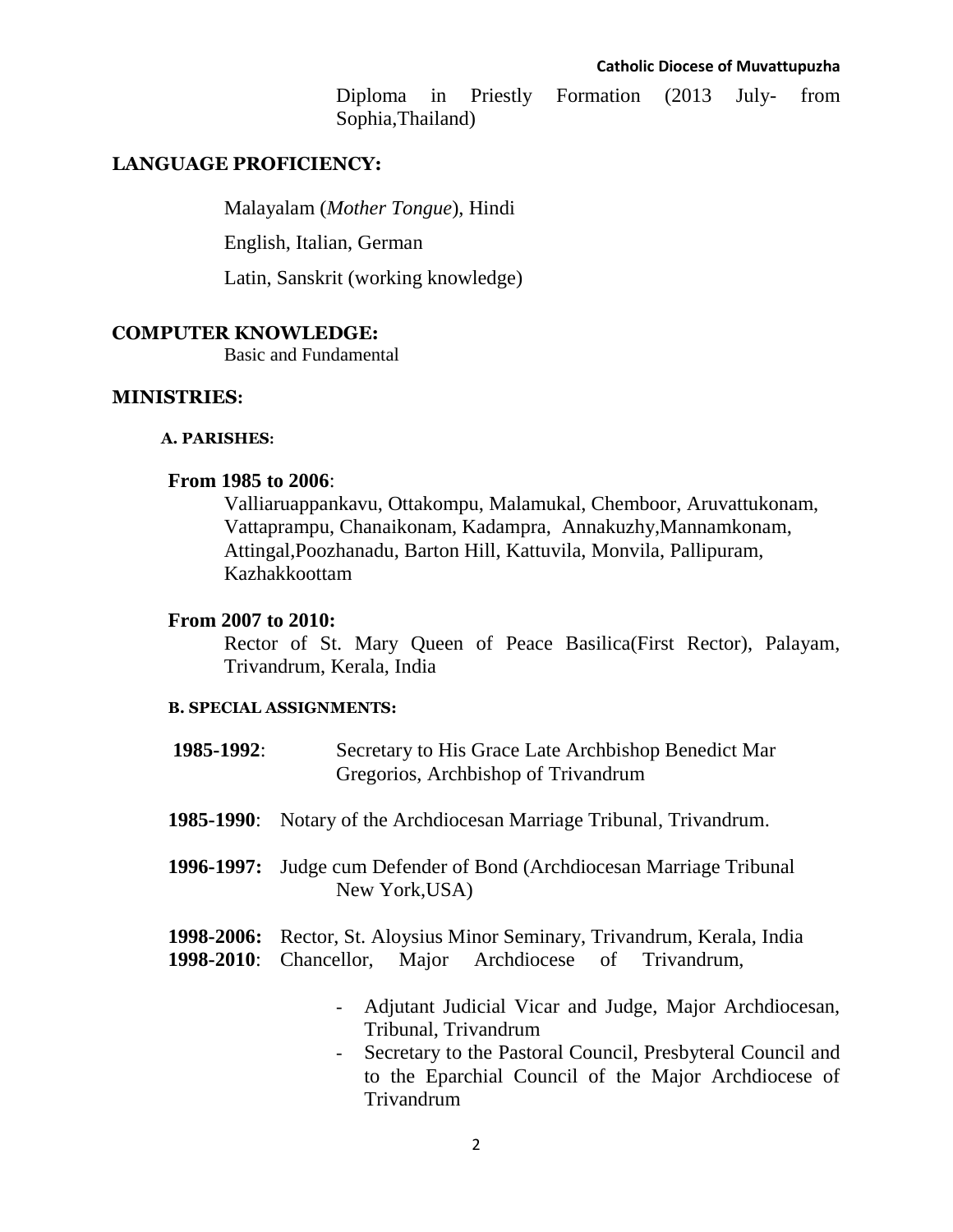| $2005 - 2013$ : | - Vice-Chancellor of the Major Archiepiscopal Curia, Trivandrum |  |  |  |                                                            |  |  |  |  |
|-----------------|-----------------------------------------------------------------|--|--|--|------------------------------------------------------------|--|--|--|--|
|                 |                                                                 |  |  |  | - General Coordinator of the Formulation of the Particular |  |  |  |  |
|                 |                                                                 |  |  |  | Laws of the Syro-Malankara Catholic Major                  |  |  |  |  |
|                 | Archiepiscopal Church (CPCSMCC)                                 |  |  |  |                                                            |  |  |  |  |

**2006-2013:** - President of the Ordinary Tribunal of the Syro-Malankara Catholic Major Archiepiscopal Church

-Member of the Canon Law Association of India (CLAI).

- **2010-2013:** Rector, St. Mary's Malankara Major Seminary, Trivandrum
- **2014- 2016:** Core-Team Member cum Coordinator, Catholic Bishops' Conference of India (CBCI), New Delhi, India.
- **2015: 2016** Vicar General & Chancellor, Diocese of Gurgaon (New Delhi).
- **2016-** Vicar General & Chancellor, Major Archdiocese of Trivandrum.
- **2017** Bishop of the Major Archiepiscopal Curia & Apostolic Visitator to Europe and Oceania
- **2018** Co-adjutor Bishop of Muvattupuzha
- **2019** Bishop of Muvattupuzha

#### **PUBLICATIONS:**

- 1. *Reciprocal Rights and Obligations of Eparchial Bishop and Eparchial Presbyters. A study based on CCEO*, (1998), Saint Maron Publications, USA.
- 2. *Inter-ritual understanding in the context of New Evangelization in India (art.)* Canonical Studies, The Canon Law Society of India, October 2012
- 3. *Madbhayile Malagamar* (Mala*.Alter Boys in the Holy of Holies*) Edited, MS Publications, Trivandrum, India 2012.
- 4. *Open the Door of Mercy* (Vision and Mission of the Year of Mercy), Carmel International Publications, Trivandrum, Kerala, India 2016.
- 5. *Saint Mother Teresa: A Symphony to God's Glory*, Carmel International Publications, Trivandrum, Kerala, India 2016.